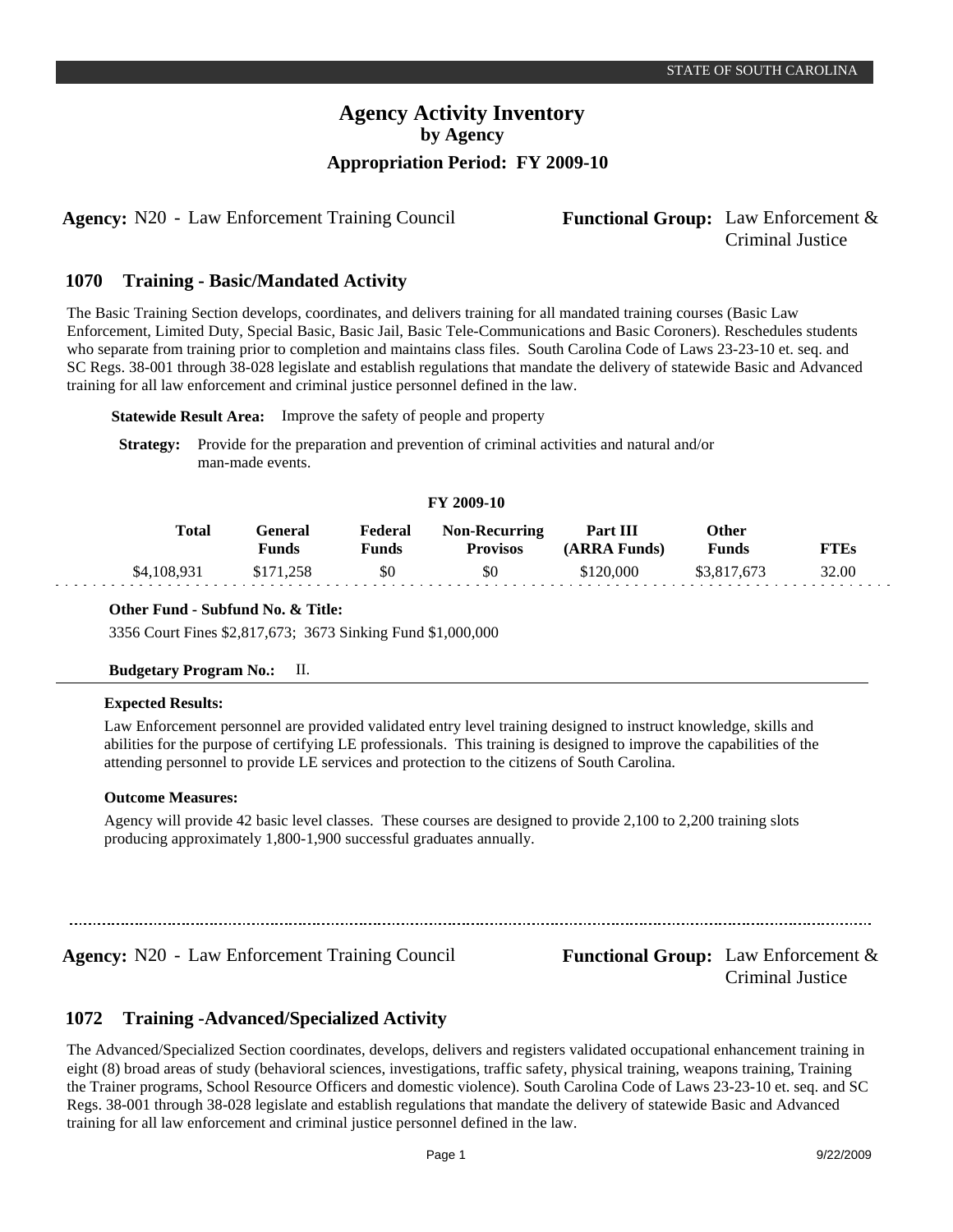# **Agency Activity Inventory by Agency**

## **Appropriation Period: FY 2009-10**

**Statewide Result Area:** Improve the safety of people and property

**Strategy:** Provide for the preparation and prevention of criminal activities and natural and/or man-made events.

### **FY 2009-10**

| Total       | <del>`e</del> neral<br><b>Funds</b> | Federal<br>Funds | <b>Non-Recurring</b><br><b>Provisos</b> | Part III<br>(ARRA Funds) | Other<br>Funds | <b>WTEs</b> |
|-------------|-------------------------------------|------------------|-----------------------------------------|--------------------------|----------------|-------------|
| \$1,363,912 | \$305,770                           | \$400,000        | \$0                                     | \$0                      | \$658.142      | 16.25       |

### **Other Fund - Subfund No. & Title:**

3356 Court Fines \$675,142; 3098 Donations \$1,000.

### **Budgetary Program No.:** II.

### **Expected Results:**

Provide advanced career training opportunities for law enforcement professional designed to improve the attending officers capabilities to serve and protect the citizens of South Carolina.

### **Outcome Measures:**

Offer 20-25 training courses multiple times throughout the year resulting in certification, recertification and enhanced training for approximately 1,000 to 1,400 officers.

**Agency:** N20 - Law Enforcement Training Council **Functional Group:** Law Enforcement &

# Criminal Justice

#### **Training - Range Operations Activity 1073**

The main emphasis of the Range Operations activity is to provide firearms, driving and practical problems instruction in the mandated areas of Basic training as well as in-service training in these critical and high liability areas. In addition, Range Operations supports instructor and advanced level courses to include Firearms and Driving Instructor and Advanced Firearms Courses. South Carolina Code of Laws 23-23-10 et. seq. and SC Regs. 38-001 through 38-028 legislate and establish regulations that mandate the delivery of statewide Basic and Advanced training for all law enforcement and criminal justice personnel defined in the law.

**Statewide Result Area:** Improve the safety of people and property

**Strategy:** Provide for the preparation and prevention of criminal activities and natural and/or man-made events.

| Total       | General<br><b>Funds</b> | Federal<br>Funds | <b>Non-Recurring</b><br><b>Provisos</b> | Part III<br>(ARRA Funds) | Other<br><b>Funds</b> | <b>FTEs</b> |  |
|-------------|-------------------------|------------------|-----------------------------------------|--------------------------|-----------------------|-------------|--|
| \$4,076,862 | \$0                     | \$0              | \$0                                     | \$0                      | \$4,076,862           | 9.00        |  |

**FY 2009-10**

**Other Fund - Subfund No. & Title:**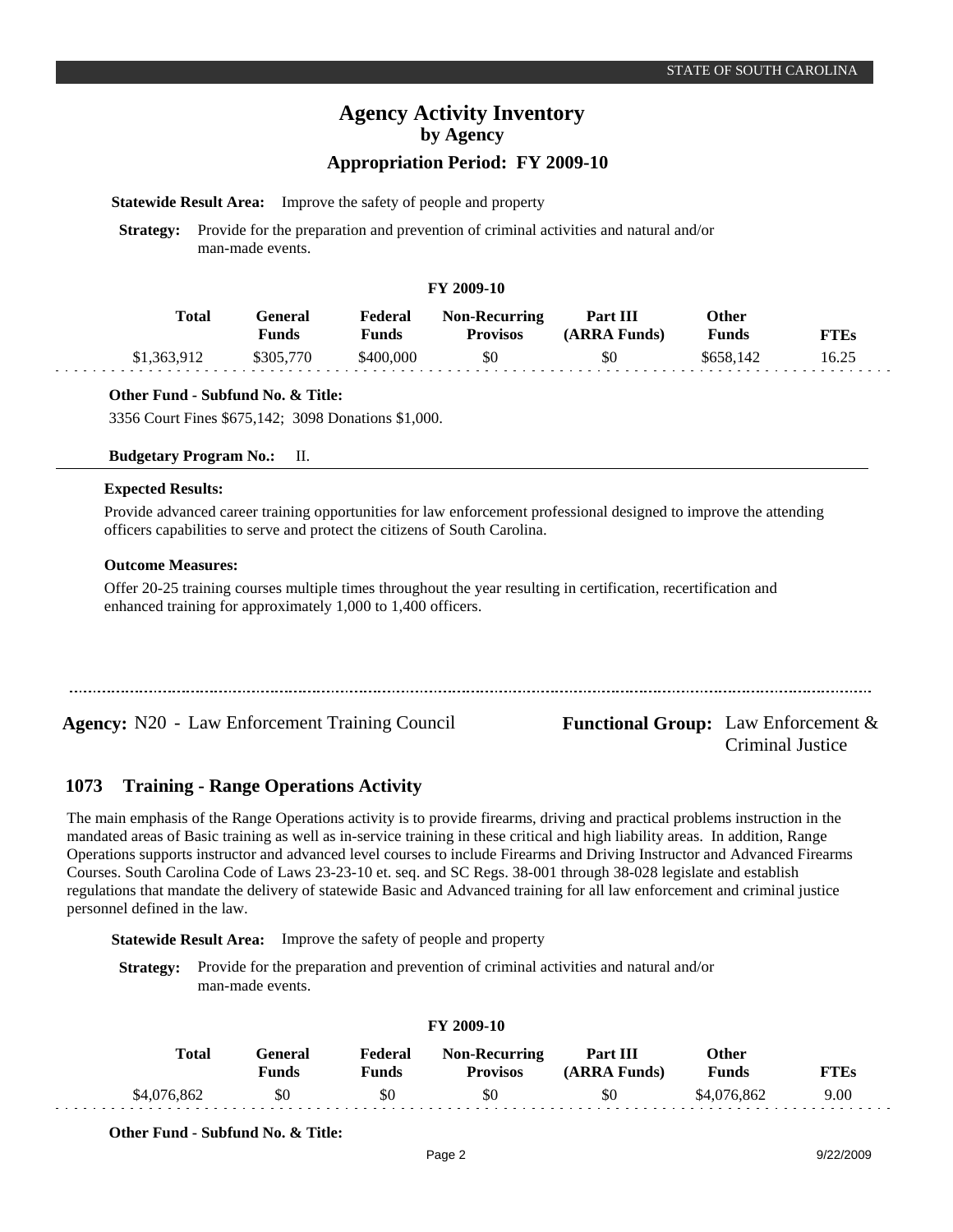3356 Court Fines \$876,862; 3461 Surcharge \$3,200,000.

### **Budgetary Program No.:** II.

### **Expected Results:**

Provide training in critical and high liability areas such as firearms, driving, and practical application to South Carolina law enforcement officers attending the Academy, to upgrade and professionalize law enforcement in South Carolina, to further the protection and welfare of the citizens of South Carolina, and to provide training and certification of all SC law enforcement officers in an environment conducive to safety and learning.

### **Outcome Measures:**

Firearms and driving components of training are successfully completed by all basic law enforcement candidates for certification, approximately 1,200-1,500 annually, in-service and recertification requirements are successfully met for veteran officers and instructors. Conduct train and trainer classes to develop field instructors in the area of firearms and driving to conduct in-service training at the local level.

**Agency:** N20 - Law Enforcement Training Council **Functional Group:** Law Enforcement &

Criminal Justice

#### **Registrar Activity 1074**

The Office of the Registrar serves the South Carolina law enforcement community by providing timely and accurate admissions, registration and officer certification and compliance services. This program area implements and enforces POST (police officer standards) as they relate to the certification and de-certification of SC law enforcement officers and monitors and tracks officer employment, training and certification compliance. Further, this section provides scheduling of facilities, development of the master training schedule for CJA, and assistance and support of advanced and specialized courses. South Carolina Code of Laws 23-23-10 thru 23-23-80 and SC Regs. 38-001 through 38-028 legislate and establishes regulations that mandate the delivery of statewide Basic and Advanced training for all law enforcement and criminal justice personnel defined in the law. Also, these statutes and regulations mandate minimum standards be met for certification.

**Statewide Result Area:** Improve the safety of people and property

**Strategy:** Provide for the preparation and prevention of criminal activities and natural and/or man-made events.

|           |                         |                         | FY 2009-10                              |                          |                       |             |
|-----------|-------------------------|-------------------------|-----------------------------------------|--------------------------|-----------------------|-------------|
| Total     | General<br><b>Funds</b> | Federal<br><b>Funds</b> | <b>Non-Recurring</b><br><b>Provisos</b> | Part III<br>(ARRA Funds) | Other<br><b>Funds</b> | <b>FTEs</b> |
| \$750.346 | \$0                     | \$0                     | \$0                                     | \$0                      | \$750.346             | 11.00       |
|           |                         |                         |                                         |                          |                       |             |

**FY 2009-10**

### **Other Fund - Subfund No. & Title:**

3356 Court Fines

### **Budgetary Program No.:** I.

**Expected Results:**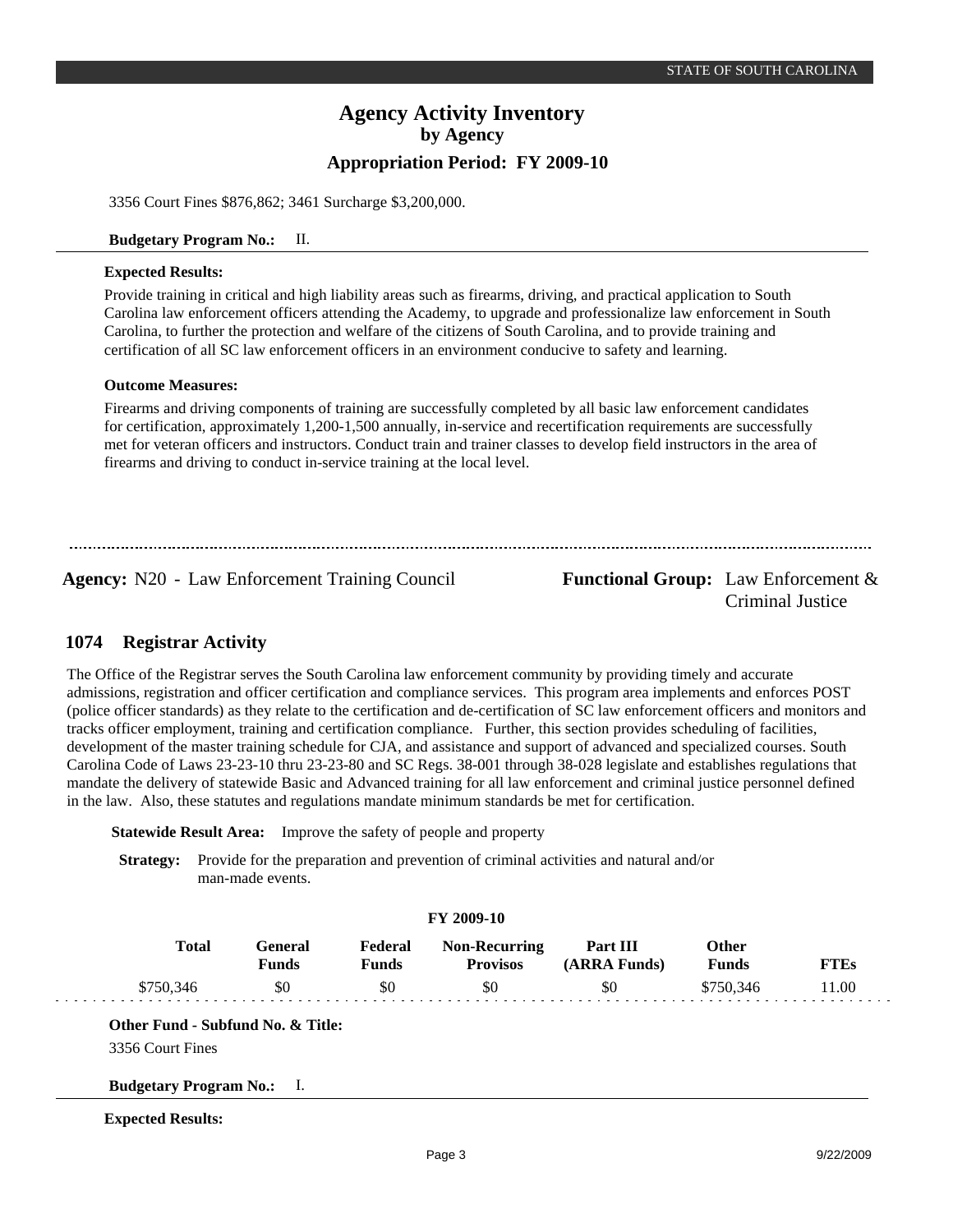A database of law enforcement officer employment and training records is established and maintained throughout the career of the individual officer and is available for review and reference by CJA staff and within limits to the employing agencies administrators and trainers. Internal and External Processes have been and continue to be studied and reviewed, resulting in possible changes in staffing, policies, procedures, forms, and perhaps legislation/regulations. Specific attention is being requested and given to officer misconduct and the adequate, required and protected sharing of information between employing agencies, the Criminal Justice Academy, and other law enforcement agencies (See Certification & Compliance (State Assistance)).

### **Outcome Measures:**

Approximately 2,000-2,300 candidates/applicants are reviewed for eligibility and screened for admissions each year resulting in some 1,700-1,900 new database files for new officers. These files are added to the more than 16,000 active files which are maintained and kept current as employment and training is tracked for on-going certification, re-certification and de-certification. Approximately 1,700 new certifications are issued annually, and an average of 4,000 certifications are renewed. Compared to approximately 1,200-1,500 veteran officers being hired from one department to another annually, there are approximately 3,000 separations from employment. Of those approximately 300 (10%) are unfavorable, involuntary and/or involving misconduct. In FY08-09, the Academy implemented the streamlining of registration documentation, Chapter 38 Regulations review and revision proposal and the transition to automation upgrade and enhancement from the current (LETS) system.

**Agency:** N20 - Law Enforcement Training Council Functional Group: Law Enforcement &

Criminal Justice

#### **Media/Library Activity 1075**

Media Unit produces and delivers via satellite and DVD distribution training to support instructional staff and advanced field training through distance learning programs. This unit is comprised of a media library, video production studio and field production equipment, post-production and editing facilities, CJA website development, and computer based instructional support. This program area is critical and pivotal in cost reduction efforts through conversion of onsite instruction to distance learning formats. Media also includes the CJA Library, which serves students, staff, and the public with reference, audio, and visual material. The IT component maintains the Academy website, network and all IT functions.

**Statewide Result Area:** Improve the safety of people and property

**Strategy:** Provide for the preparation and prevention of criminal activities and natural and/or man-made events.

|                                   |                                |                         | <b>FY 2009-10</b>                       |                          |                       |             |  |
|-----------------------------------|--------------------------------|-------------------------|-----------------------------------------|--------------------------|-----------------------|-------------|--|
| <b>Total</b>                      | <b>General</b><br><b>Funds</b> | Federal<br><b>Funds</b> | <b>Non-Recurring</b><br><b>Provisos</b> | Part III<br>(ARRA Funds) | Other<br><b>Funds</b> | <b>FTEs</b> |  |
| \$444,284                         | \$0                            | \$0                     | \$0                                     | \$0                      | \$444.284             | 7.00        |  |
| Other Fund - Subfund No. & Title: |                                |                         |                                         |                          |                       |             |  |

3356 Court Fines

**Budgetary Program No.:** I.

**Expected Results:**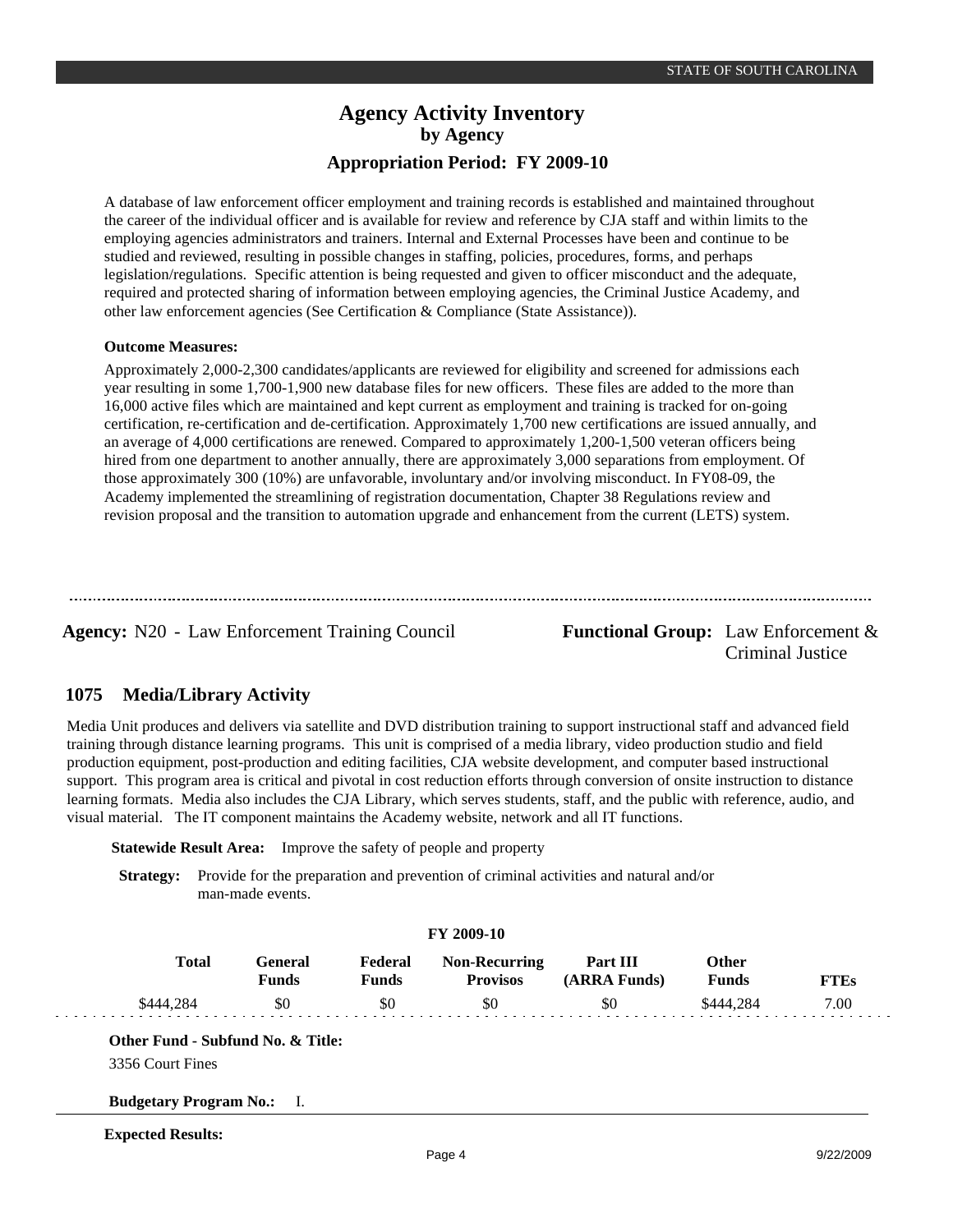Adequate in-service, advanced and specialized training opportunities are provided at various sites and formats to ensure and facilitate mandatory requirements for certification renewal in an effort to upgrade and professionalize law enforcement in South Carolina, to further the protection and welfare of the citizens of South Carolina, and to provide training and certification of all SC law enforcement officers in an environment conducive to learning.

### **Outcome Measures:**

To produce "Legal Update 09-10", "CDV in the Ranks", continue the on-going production of the Line-Up services (6 shows). Complete "Take Another Look Epilepsy" and a 6 hour gang series both are currently in production. Update Reserve Officer Training DVDs. We have 154 dates scheduled for 09-10. Library will continue to update needed circulation materials and DVD training programs and in process current acquisition of 550 books.

### 

**Agency:** N20 - Law Enforcement Training Council Functional Group: Law Enforcement &

Criminal Justice

#### **Standards and Testing Activity 1076**

Instructional Standards and Support Services (ISSS) Section is regulatory in nature. Quality assurance of course work afforded to SC Law Enforcement Community relative to content and presentation is the primary responsibility of this section. Each area of primary certification training is subject to a periodic job-task analysis review in order to ensure that course content is relevant and is meeting stated business necessities. Critical components of ISSS are academic testing, instructional delivery format, accreditation compliance, policy development and administration, departmental lesson plan review/approval, law enforcement instructor credential equivalency review and academic course articulation. The Law Enforcement Training Act and Regulations are found in South Carolina Code of Laws 23-23-10 et. seq. and SC Regs. 38-001 through 38-028.

**Statewide Result Area:** Improve the safety of people and property

**Strategy:** Provide for the preparation and prevention of criminal activities and natural and/or man-made events.

| FY 2009-10 |  |
|------------|--|
|------------|--|

| Total     | General<br>Funds | Federal<br>Funds | <b>Non-Recurring</b><br><b>Provisos</b> | Part III<br>(ARRA Funds) | <b>Other</b><br><b>Funds</b> | <b>FTEs</b> |
|-----------|------------------|------------------|-----------------------------------------|--------------------------|------------------------------|-------------|
| \$443.580 | \$0              | \$0              | \$0                                     | \$0                      | \$443,580                    | 7.00        |

**Other Fund - Subfund No. & Title:**

3356 Court Fines

### **Budgetary Program No.:** I.

### **Expected Results:**

The maintenance of consistency in all training in terms of meeting the stated goal, mission, standards and business necessities of the Academy viewing all in the light of the legal defensibility is central to the core of the function of ISSS. Taken as a whole, the essential functions of ISSS will lend to the enhancement of the security and well-being of the citizenry of South Carolina through the quality of training provided to law enforcement officers.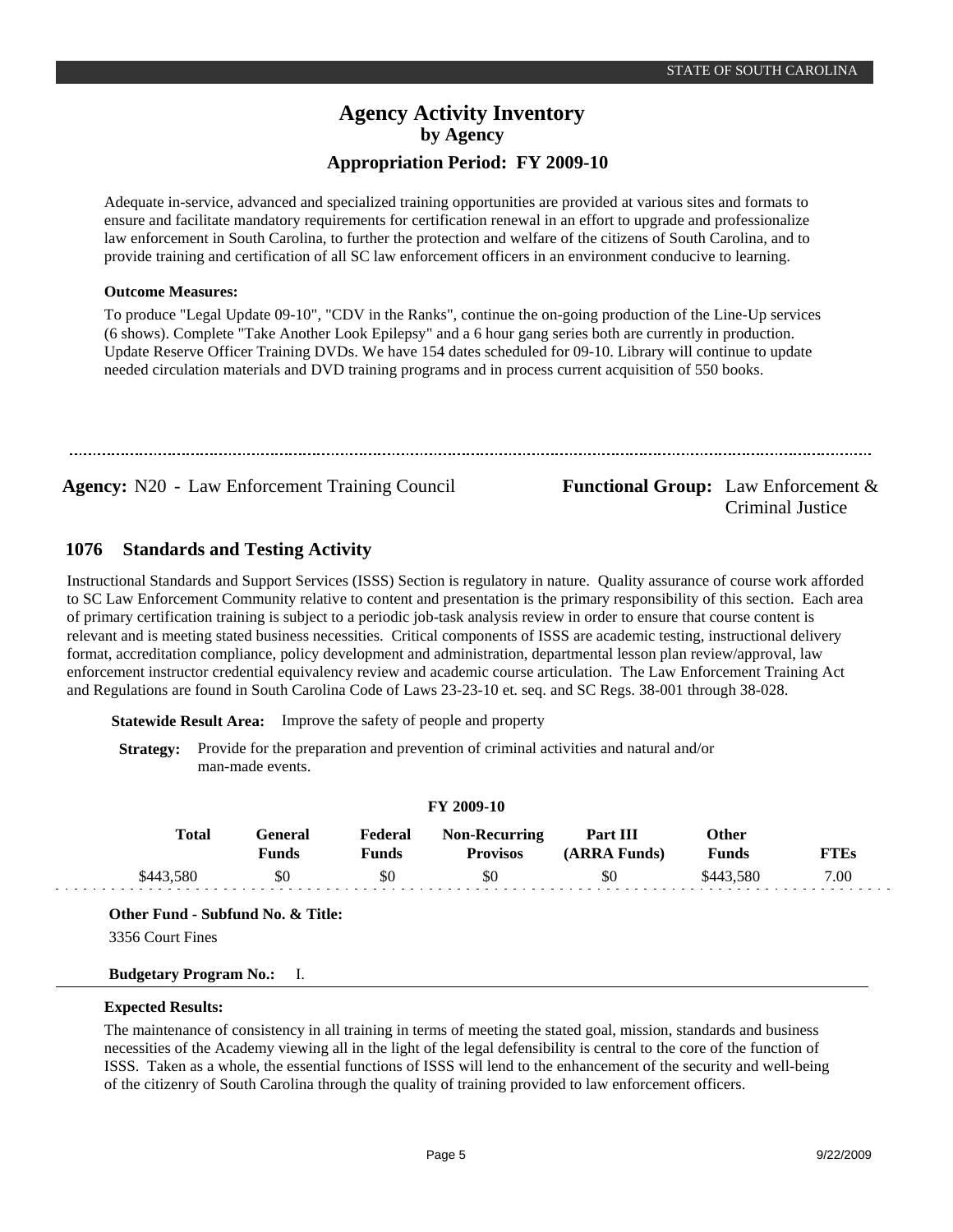### **Outcome Measures:**

The effectiveness of the ISSS in meeting the assigned and stated essential functions will be evident in the increased standardized and consistency of training research, development and delivery for the South Carolina Law Enforcement Community. Central to this will be the on-going collection of courses curricula validation data to assist in the deification of the essential job functions of the various primary certification training programs.

Agency: N20 - Law Enforcement Training Council Functional Group: Law Enforcement &

Criminal Justice

#### **Food Service Activity 1077**

Prepares and presents daily meals and breaks for student body and staff involved in the routine, daily training programs and activities on-going at CJA. Daily meals and breaks for Inmate staff and supervisors are also the responsibility of the food service program as is graduation receptions, special luncheons and receptions, and occasional awards functions associated with the CJA mission and staff. The Law Enforcement Training Act and Regulations are found in South Carolina Code of Laws 23- 23-10 et. seq. and SC Regs. 38-001 through 38-028.

**Statewide Result Area:** Improve the safety of people and property

**Strategy:** Provide for the preparation and prevention of criminal activities and natural and/or man-made events.

### **FY 2009-10**

| <b>Total</b> | General<br>Funds | Federal<br>Funds | <b>Non-Recurring</b><br><b>Provisos</b> | Part III<br>(ARRA Funds) | Other<br><b>Funds</b> | TTEs |
|--------------|------------------|------------------|-----------------------------------------|--------------------------|-----------------------|------|
| \$810,794    | \$0              | \$0              | \$0                                     | \$0                      | \$810.794             | 6.00 |

### **Other Fund - Subfund No. & Title:**

3356 Court Fines \$541,165; 3805 Misc Revenue \$269,629

### **Budgetary Program No.:** I.

### **Expected Results:**

Food Service needs which are requested and approved within budget and a reasonable time frame are met and exceeded with more than adequate choices and options and in such a way that complaints and criticism are minimal. Food service support is available and on-going every weekday for 50 of the 52 weeks of the year, excluding: the week of July 4 (Monday - Friday); Thanksgiving Day and the day after (Thursday & Friday); and the week of Christmas (Monday - Friday).

### **Outcome Measures:**

Nutritionally balanced meals are served three times daily, Monday through Thursday, and two times on Friday. Meals are hot, fresh, and prepared according to food service recipes, served during published meal times. Health Department inspections, to ensure all sanitation, preparation and food storage requirements are properly handled, are performed and passed on a yearly schedule.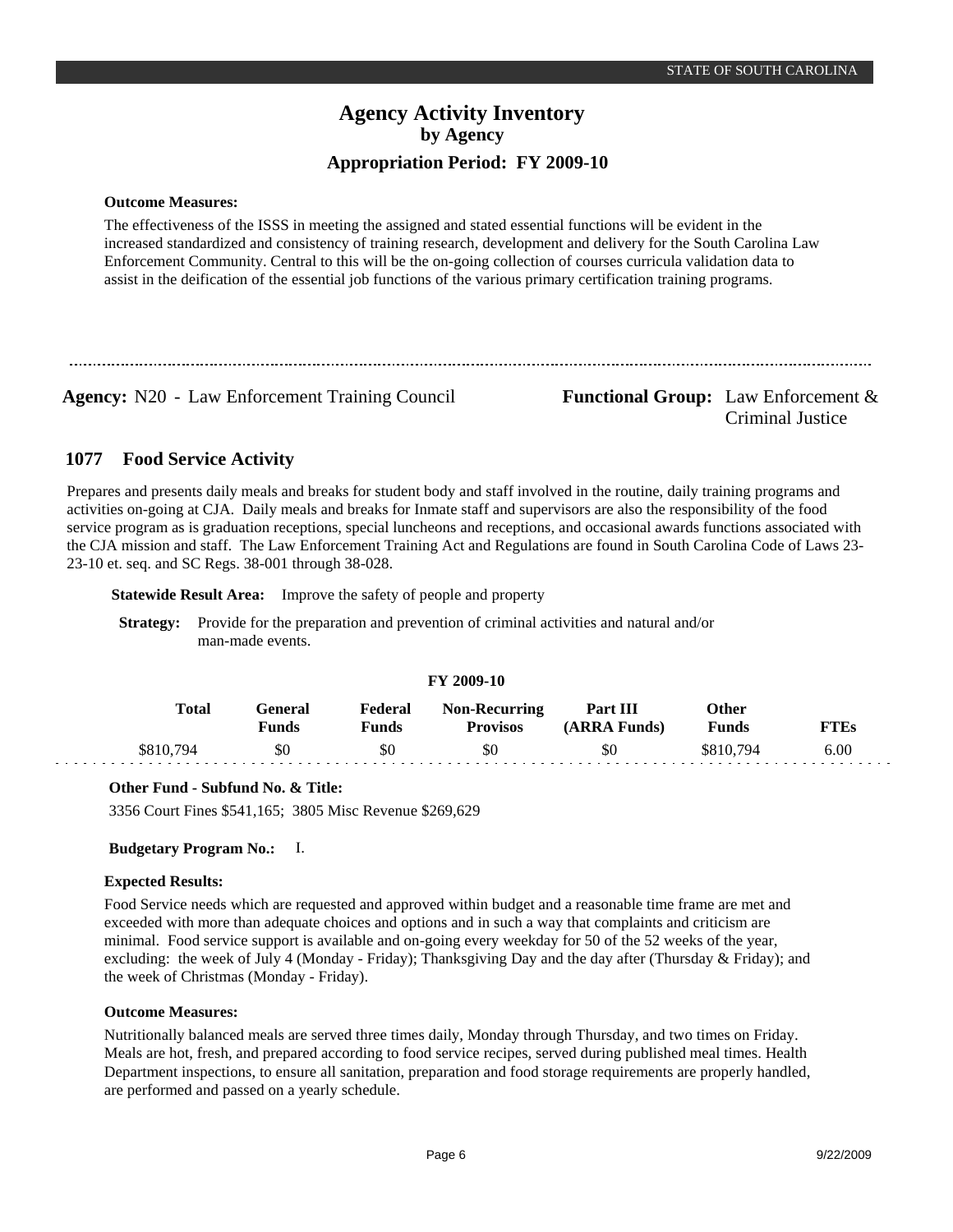**Agency:** N20 - Law Enforcement Training Council **Functional Group:** Law Enforcement & Criminal Justice

#### **Student Housing Activity 1078**

Student Housing provides the daily operations of the Academy's dormitory facilities which provide lodging accommodations for student/trainees, guest instructors, and chaplain at a 360-bed capacity. Also included in the operation is an in-house laundry facility which cleans approximately 5,000 pounds of linen and support articles on a weekly basis; a weekly student linen exchange; the Academy's lost and found; and support to registration and orientation for new trainees. The Law Enforcement Training Act and Regulations are found in South Carolina Code of Law 23-23-10 et. seq. and 38-001 through 38-028.

**Statewide Result Area:** Improve the safety of people and property

**Strategy:** Provide for the preparation and prevention of criminal activities and natural and/or man-made events.

### **FY 2009-10**

| <b>Total</b> | ÷eneral<br><b>Funds</b> | Federal<br><b>Funds</b> | <b>Non-Recurring</b><br><b>Provisos</b> | Part III<br>(ARRA Funds) | Other<br><b>Funds</b> | TTEs |
|--------------|-------------------------|-------------------------|-----------------------------------------|--------------------------|-----------------------|------|
| \$82,654     | \$0                     | \$0                     | \$0                                     | \$0                      | \$82,654              | 2.00 |

**Other Fund - Subfund No. & Title:**

3356 Court Fines

**Budgetary Program No.:** II.

### **Expected Results:**

Safe and adequate housing is available for eligible residents (law enforcement candidates/officers) in training at the Criminal Justice Academy for basic and/or in-service training. Student Housing is available and on-going every weekday for 50 of the 52 weeks of the year, excluding: the week of July 4 (Monday - Friday); Thanksgiving Day and the day after (Thursday & Friday); and the week of Christmas (Monday - Friday).

### **Outcome Measures:**

Data collection of medical information will be tabulated and analyzed to ensure students' safety in case of emergency. Housing department will be able to tabulate survey results turned in by student trainees who utilize the student area. Student medical forms will be collected and kept on file. The student medical data collected from forms will be cross tabulated and compared for accuracy to ensure best possible safety measures are implemented for students' medical protection. All medical information in written, electronic from will be kept confidential in securely SCCJA facility.

**Agency:** N20 - Law Enforcement Training Council **Functional Group:** Law Enforcement &

Criminal Justice Page 7 9/22/2009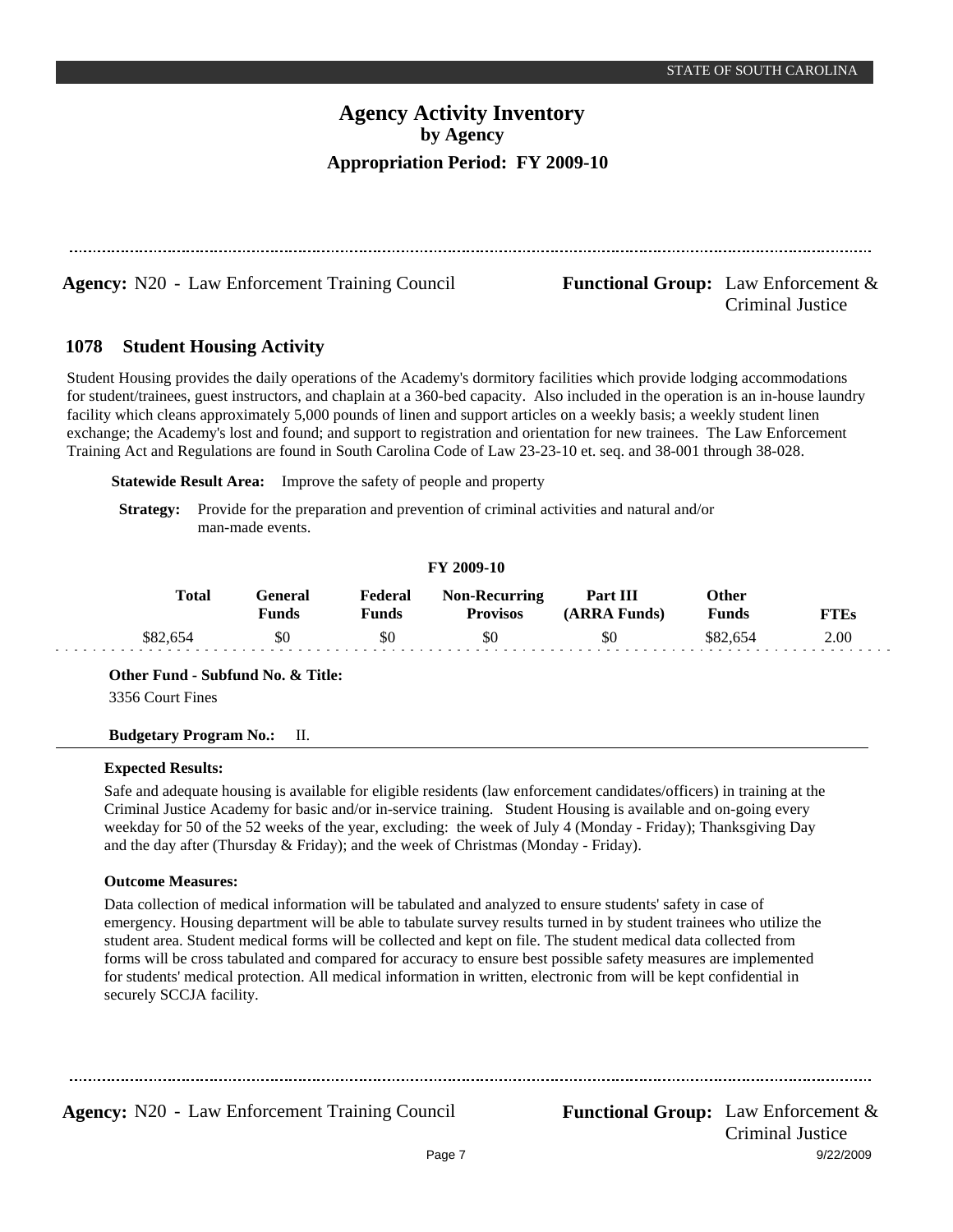#### **Facilities Planning & Maintenance Activity 1079**

The Facilities Planning & Maintenance Section is responsible for CJA Capital Improvements and Compliance as well as Facilities Maintenance, plant operations, renovations, repairs and construction at the Academy. In addition, the section provides and maintains a fleet of training vehicles and operates a maintenance garage and range complex support. The Law Enforcement Training Act and Regulations are found in South Carolina Code of Laws 23-23-10 et. seq. and SC Regs. 38-001 through 38-028.

**Statewide Result Area:** Improve the safety of people and property

**Strategy:** Provide for the preparation and prevention of criminal activities and natural and/or man-made events.

### **FY 2009-10**

| <b>Total</b> | General)<br>Funds | Federal<br><b>Funds</b> | <b>Non-Recurring</b><br><b>Provisos</b> | Part III<br>(ARRA Funds) | Other<br><b>Funds</b> | FTEs |  |
|--------------|-------------------|-------------------------|-----------------------------------------|--------------------------|-----------------------|------|--|
| \$1,650,118  | \$0               | \$0                     | \$0                                     | \$0                      | \$1,650,118           | 8.00 |  |

**Other Fund - Subfund No. & Title:**

3356 Court Fines

**Budgetary Program No.:** I.

### **Expected Results:**

FY09-10 the Facilities Management Unit will continue to maintain and renovate the physical facility, as well as manage capital projects to enhance the Academy's capabilities to provide a modern, safe learning environment for South Carolina's law enforcement students.

### **Outcome Measures:**

For Fy09-10, Facilities Management will continue to maintain the facility to acceptable standards, conduct renovations of the facility to State Engineer standards and oversee all capital projects to ensure that projects are moving forward, within approved specifications and plans, and within budget and time constraints.

Agency: N20 - Law Enforcement Training Council Functional Group: Law Enforcement &

Criminal Justice

#### **Homeland Security Activity 1080**

Homeland Security training will improve the state, regional and local capabilities to respond to critical incidents utilizing approved Department of Homeland Security specialized tactical training courses designed to teach skill sets unique to Special Weapons. Tactics and Active Shooter situations. The Law Enforcement Training Act and Regulations are found in South Carolina Code of Laws 23-23-10 et. seq. and SC Regs. 38-001 through 38-028.

**Statewide Result Area:** Improve the safety of people and property

**Strategy:** Provide for the preparation and prevention of criminal activities and natural and/or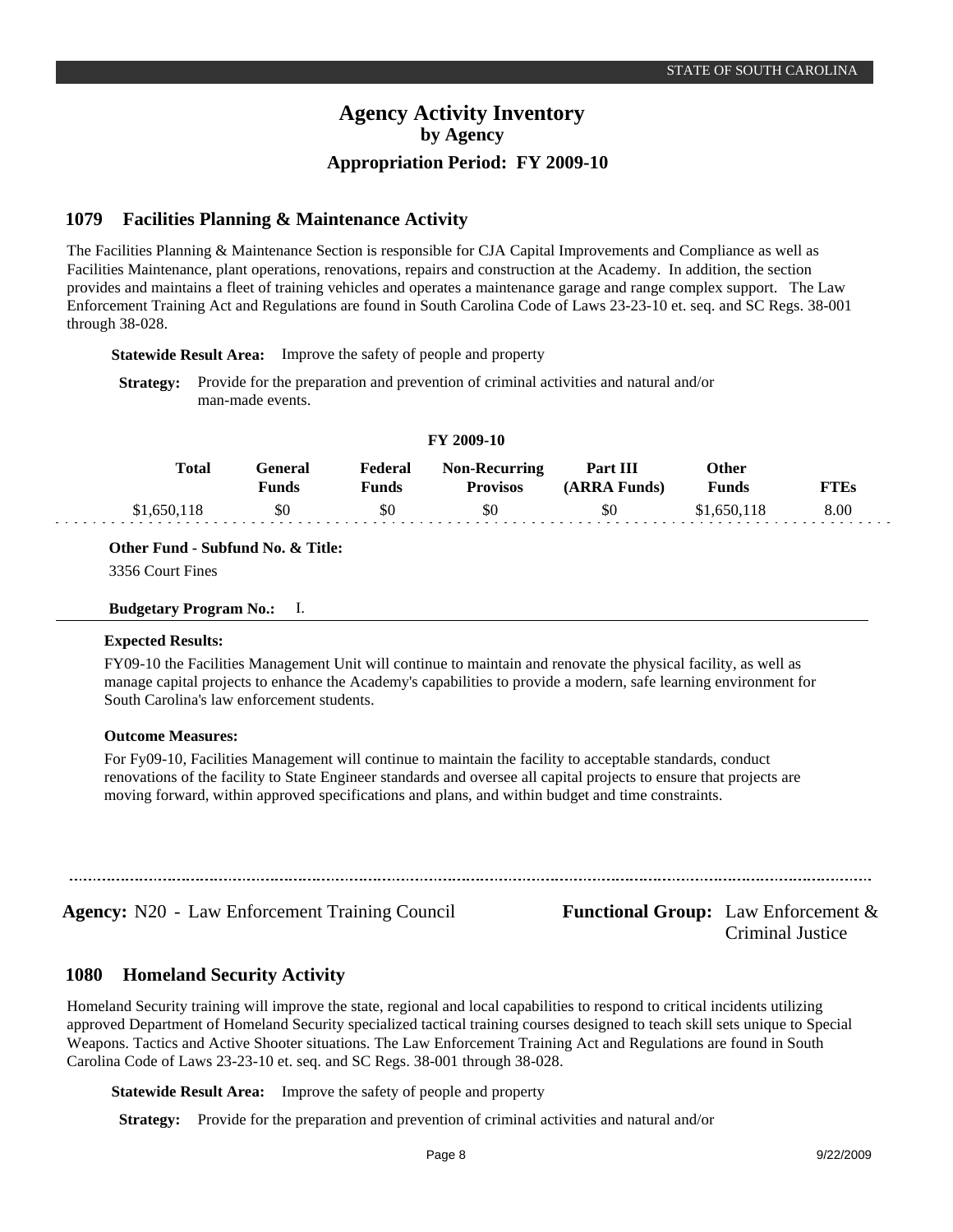|              | man-made events.               |                         |                                         |                          |                              |             |
|--------------|--------------------------------|-------------------------|-----------------------------------------|--------------------------|------------------------------|-------------|
|              |                                |                         | <b>FY 2009-10</b>                       |                          |                              |             |
| <b>Total</b> | <b>General</b><br><b>Funds</b> | Federal<br><b>Funds</b> | <b>Non-Recurring</b><br><b>Provisos</b> | Part III<br>(ARRA Funds) | <b>Other</b><br><b>Funds</b> | <b>FTEs</b> |
| \$600,000    | \$0                            | \$600,000               | \$0                                     | \$0                      | \$0                          | 0.00        |

**Other Fund - Subfund No. & Title:**

**Budgetary Program No.:** II.

### **Expected Results:**

Improved command, control and response capabilities during critical incidents involving single and multijurisdictional events utilizing the Incident Command System (ICS) ensuring coordinated communication and response methodology.

### **Outcome Measures:**

The Agency was awarded a grant to provide Specialized Law Enforcement Training and Exercises throughout South Carolina. Courses and facilities will be identified, scheduled and advertised, students registered and courses delivered.

Agency: N20 - Law Enforcement Training Council Functional Group: Law Enforcement &

Criminal Justice

#### **Administration 1752**

Provides administrative services to the Academy by: promoting leadership and guidance, utilizing technology to improve business processes, ensuring we have a knowledgeable workforce, managing facilities in the most effective and efficient way. The Law Enforcement Training Act and Regulations are found in South Carolina Code of Laws 23-23-10 et. seq. and SC Regs. 38-001 through 38-028.

**Statewide Result Area:** Improve the safety of people and property

**Strategy:** Administration

| <b>Total</b> | General<br><b>Funds</b> | Federal<br><b>Funds</b> | <b>Non-Recurring</b><br><b>Provisos</b> | Part III<br>(ARRA Funds) | <b>Other</b><br><b>Funds</b> | <b>FTEs</b> |
|--------------|-------------------------|-------------------------|-----------------------------------------|--------------------------|------------------------------|-------------|
| \$891,547    | \$0                     | \$0                     | \$0                                     | \$0                      | \$891.547                    | 12.00       |

**Other Fund - Subfund No. & Title:** 3356 Court Fines

**Budgetary Program No.:** I.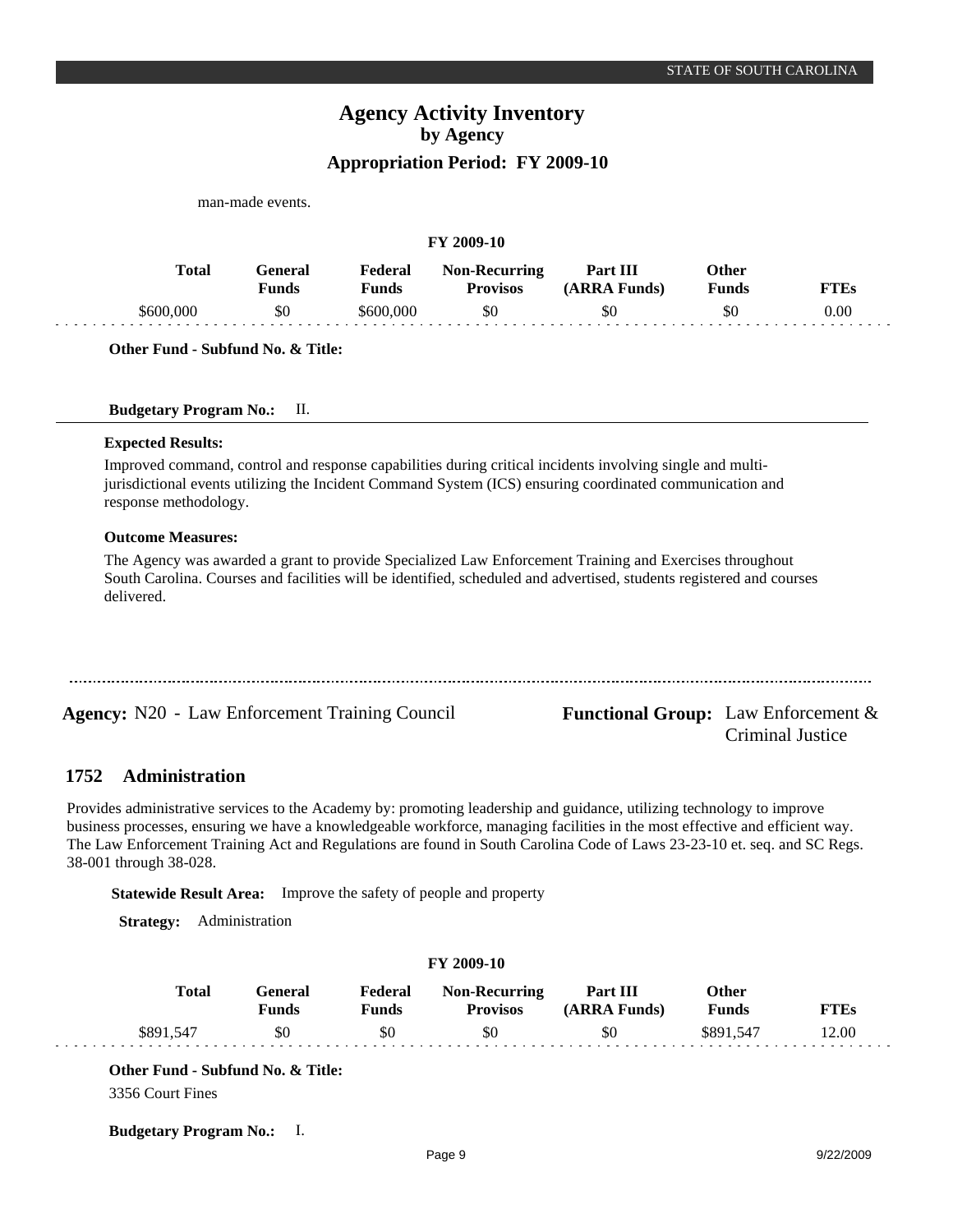Criminal Justice

# **Agency Activity Inventory by Agency Appropriation Period: FY 2009-10**

### **Expected Results:**

Administrative policies and procedure are followed consistently throughout the Academy. Analysis, data, and information is disseminated on a timely basis; external entities receive accurate and timely data; workforce is well informed and knowledgeable of all administrative requirements.

### **Outcome Measures:**

Feedback from employee surveys, student surveys, Employee Advisory Committee, Executive Staff Meetings, Council Meetings, Managers Meetings and Section will be utilized to ensure that information is disseminated on a timely basis, policies and procedures are followed and understood throughout the Academy and that the workforce is well informed and knowledgeable of all administrative requirements.

Agency: N20 - Law Enforcement Training Council Functional Group: Law Enforcement &

#### **Certification/Non-Compliance Support 1753**

Certification & Compliance (State Assistance) supports screening and review of candidates for law enforcement training and certification as well as the collection and monitoring of reported information surrounding both voluntary and involuntary separations of veteran officers. Special focus and attention is being given to officer misconduct and certification eligibility as provided in the SC Code of Laws and Regulations, - 23-23-10 et. seq. and SC Regs. 38-001 through 38-028.

**FY 2009-10**

**Statewide Result Area:** Improve the safety of people and property

**Strategy:** Provide for the preparation and prevention of criminal activities and natural and/or man-made events.

| 1 1 2002 10 |                         |                         |                                         |                          |                       |             |  |
|-------------|-------------------------|-------------------------|-----------------------------------------|--------------------------|-----------------------|-------------|--|
| Total       | General<br><b>Funds</b> | Federal<br><b>Funds</b> | <b>Non-Recurring</b><br><b>Provisos</b> | Part III<br>(ARRA Funds) | Other<br><b>Funds</b> | <b>FTEs</b> |  |
| \$95,490    | \$95,490                | \$0                     | 80                                      | \$0                      | \$0                   | 3.00        |  |

**Other Fund - Subfund No. & Title:**

### **Budgetary Program No.:** I.

### **Expected Results:**

a a a a a a a

Increased effort and assistance is being afforded to gathering, organizing and presenting information to support review and determination of eligibility or ineligibility for certification as a law enforcement officer in South Carolina.

### **Outcome Measures:**

Significant overall upgrade, supplement and/or replacement of automation and technology is in progress to include a document management system to more efficiently collect, organize, manipulate and monitor equipment, training and certification eligibility and compliance of more than 16,000 active law enforcement officers in SC.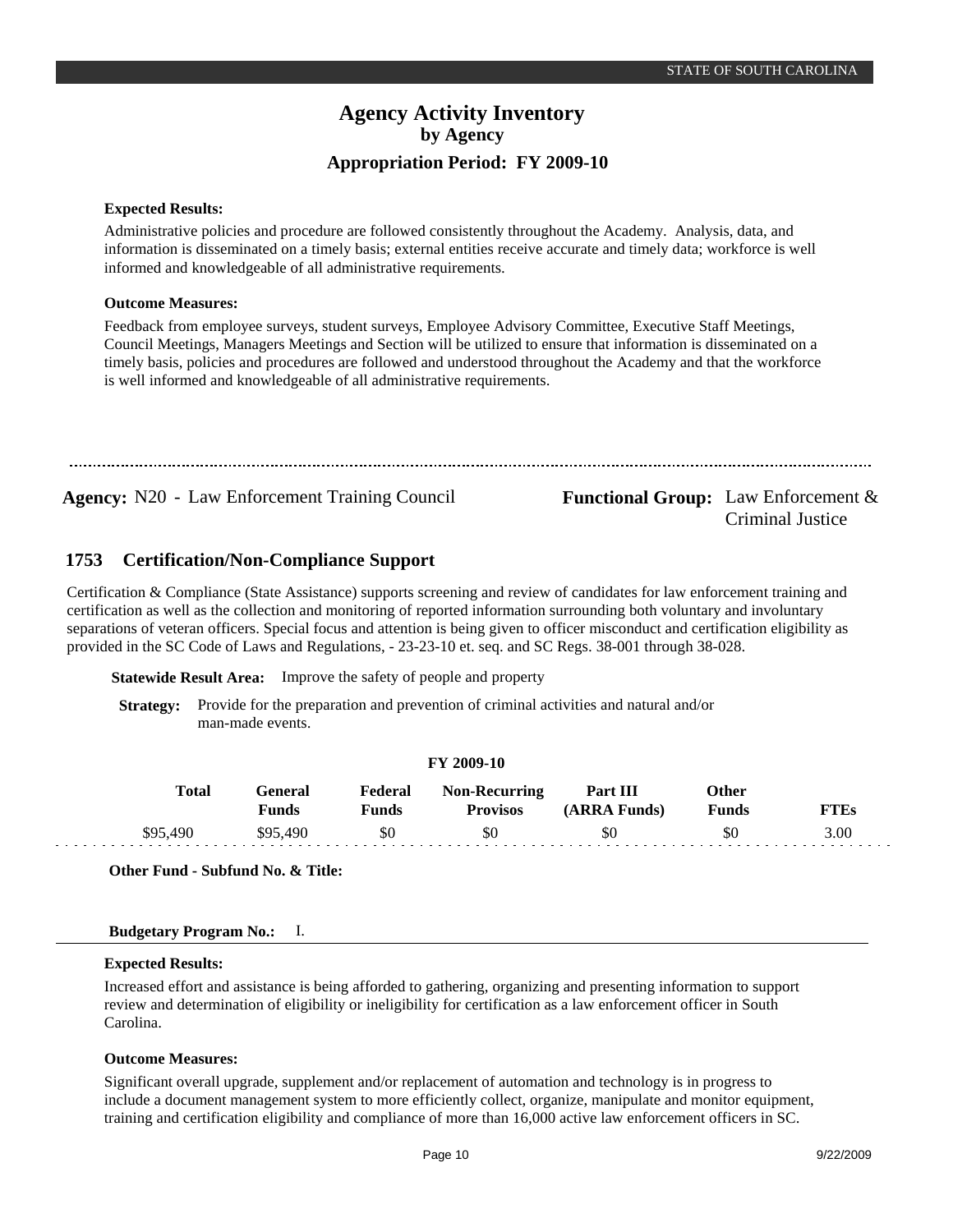| <b>Agency:</b> N20 - Law Enforcement Training Council |                                   |                                     |                         |                                                                         | <b>Functional Group:</b> Law Enforcement & |                       | <b>Criminal Justice</b> |
|-------------------------------------------------------|-----------------------------------|-------------------------------------|-------------------------|-------------------------------------------------------------------------|--------------------------------------------|-----------------------|-------------------------|
| 9998                                                  | 4.04% Mid-Year Reduction          |                                     |                         |                                                                         |                                            |                       |                         |
|                                                       | 4.04% Mid-Year Reduction          |                                     |                         |                                                                         |                                            |                       |                         |
|                                                       | <b>Strategy:</b>                  | FY 2009-10 4.04% Mid-Year Reduction |                         | <b>Statewide Result Area:</b> Improve the safety of people and property |                                            |                       |                         |
|                                                       |                                   |                                     |                         | FY 2009-10                                                              |                                            |                       |                         |
|                                                       | <b>Total</b>                      | <b>General</b><br><b>Funds</b>      | Federal<br><b>Funds</b> | <b>Non-Recurring</b><br><b>Provisos</b>                                 | Part III<br>(ARRA Funds)                   | Other<br><b>Funds</b> | <b>FTEs</b>             |
|                                                       | $(\$23,114)$                      | $(\$23,114)$                        | \$0                     | \$0                                                                     | \$0                                        | \$0                   | 0.00                    |
|                                                       | Other Fund - Subfund No. & Title: |                                     |                         |                                                                         |                                            |                       |                         |
|                                                       | NA                                |                                     |                         |                                                                         |                                            |                       |                         |
|                                                       | <b>Budgetary Program No.:</b>     | <b>NA</b>                           |                         |                                                                         |                                            |                       |                         |
|                                                       | <b>Expected Results:</b>          |                                     |                         |                                                                         |                                            |                       |                         |
|                                                       | <b>NA</b>                         |                                     |                         |                                                                         |                                            |                       |                         |
|                                                       | <b>Outcome Measures:</b>          |                                     |                         |                                                                         |                                            |                       |                         |
|                                                       | NA                                |                                     |                         |                                                                         |                                            |                       |                         |
|                                                       |                                   |                                     |                         |                                                                         |                                            |                       |                         |
|                                                       |                                   |                                     |                         |                                                                         |                                            |                       |                         |